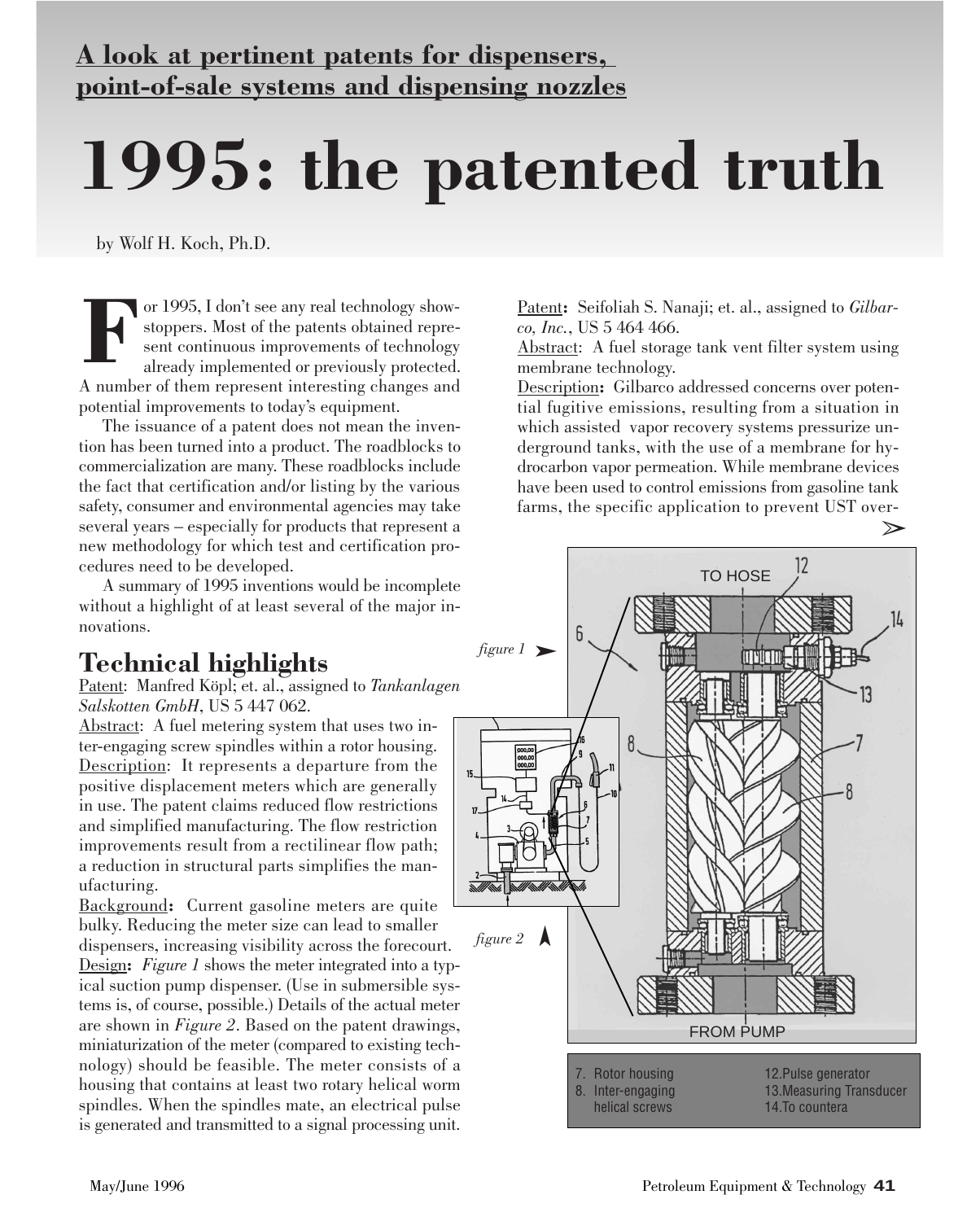pressurization is new. The membrane apparatus can be retrofitted to existing tank systems, and should provide an effective means of significantly reducing VOC vent emissions.

Background**:** The California Air Resources Board (CARB) has projected that there will be more service station fugitive emissions from the interaction of the current assisted Stage 2 systems and vehicles equipped with on-board refueling vapor recovery (ORVR) canisters. Membrane processors are one of several ways to eliminate these emissions.

Design**:** *Figure 3* shows the membrane processor as part of the station vent system. *Figure 4* displays details of the system. When underground tank pressure increases, a pump starts pulling excess vapors through the membrane. Air will diffuse, and hydrocarbons will be returned to the tank.

Patent**:** Charles H. Covert; et. al., assigned to *General Motors*' vehicle ORVR, US 5 462 100.

Abstract**:** ORVR vehicle vapor recovery system with differential pressure control valve.

Description**:** This patent illustrates a method of meeting vehicle on-board refueling vapor recovery (ORVR). Background**:** The EPA has mandated ORVR systems for automobiles beginning with the 1997 model year. Design**:** *Figure 5* shows a typical vehicle tank system with two carbon canisters for vapor absorption. One larger canister would also do the job. As fuel is dispensed through the fill pipe, a liquid seal is established at the anti spit-back ball, which increases the internal tank pressure. The differential pressure valve opens, allowing vapors into the carbon canisters where they will be absorbed. When the car is being driven, the engine vacuum will purge the canisters. There is also an alternative configuration  $-$  a j-trap, in addition to the ball – to provide the liquid seal. CARB is currently testing a configuration that seals by reducing the diameter of the fill pipe. By sealing the fill pipe with the dispensed gasoline, refueling hydrocarbon vapors will remain in the vehicle; and the assisted State 2 vapor recovery systems will be returning air to the underground. This air will grow in volume as it saturates with hydrocarbons, causing the problem addressed by the Gilbarco membrane processor.

Patent**:** Joshua E. Rabinovich; unassigned, US 5 392 824 and US 5 435 356.

> Abstract**:** Two *Rabinovich* patents, covering additional features of gasoline-driven vapor pumps integrated into a dispensing nozzle (supplementing Rabinovich's 1994 patent). Description**:** If the nozzle design can overcome the regulatory and certification hurdles and be costeffective, *Rabinovich*'s inventions can greatly simplify the conversion of balance systems to assisted vapor recovery. The integration of vapor pump and nozzle is certainly innovative, and should lead to reduced installation costs. The

> patents claim a constant vacuum level at the fill pipe, resulting in improved efficiency for the vapor recovery process.

> Design**:** *Figure 6* shows the shape of the nozzle, and *Figure 7* provides internal details. Compared to conventional vapor recovery nozzles, the area around the spout mount is enlarged. It

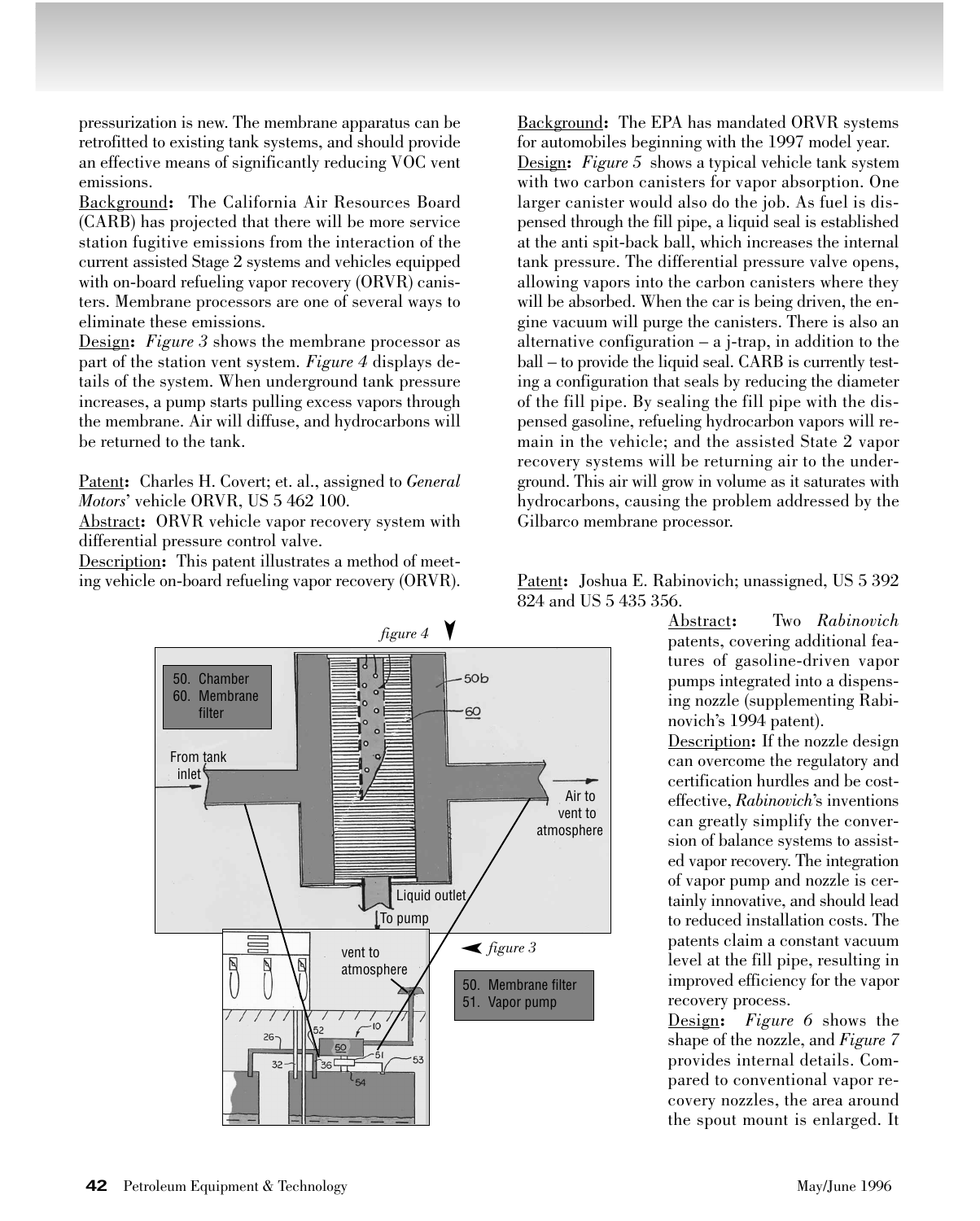

houses the liquid-driven turbine motor that drives the vapor pump. Currently, it is costly to change balance systems to assist vapor recovery to allow for the use of bootless nozzles. Vapor pumps must be installed in the dispenser along with extensive repiping of the vapor passages. The *Rabinovich* nozzle has the potential to greatly simplify the task: only the dispensing nozzle needs changing.

### **Other relevant 1995 patents**

- A patent was awarded for a novel hose retraction device intended to protect the dispensing hoses of the low profile, multiproduct dispensers used in Europe. (Gert Miller; et. al., assigned to *Scheidt & Bachmann GmbH*, EP 640 557)
- A patent was received for a manually activated vapor check valve located in the gasoline dispenser. The valve, near the nozzle boot, is closed by mechanical linkage when the nozzle is hung. (Paul D. Miller; et. al., assigned to *Gilbarco, Inc.,* US 5 452 750)
- Two independent patents were issued for devices intended to prevent the release of fuel during filter changing. One is a filter valve that closes as the filter is removed. The second is a dispenser collector pan to catch the released fuel and a drain

to aid in disposal. (Michael R. Lessley; et. al., US 5 390 701 and Peter L. Vlaskamp, US 5 429 274)

- Two patents were awarded covering the security encryption of customer information for the retail environment. (William S. Johnson; et. al., US 5 384 850 and US 5 448 638, both assigned to *Gilbarco, Inc.)*
- A system was patented for equipment that converts electronic customer and transactional information into bar-code information. (S. Yoshinaga, assigned to *Fujitsu,Ltd.*, EP 681 248)
- A system to control and recover vapors during transport loading operations was awarded a patent. (Alistair A. Tees; et. al., assigned to *Fina Technology, Inc.*, US 5 429 159)
- Two patents for Stage II vapor recovery systems were awarded, the first for a centralized vacuum assist system and controls, and the second for measuring the performance of vacuum assist pumps and adjusting their output. (H.C. Hartsell; et. al., US 5 417 256 and Edward A. Paynes; et. al., US 5 450 883, both assigned to *Gilbarco, Inc.)*
- Two patents were awarded to one inventor for devices for measuring the efficiency of Stage II va-

 $\geq$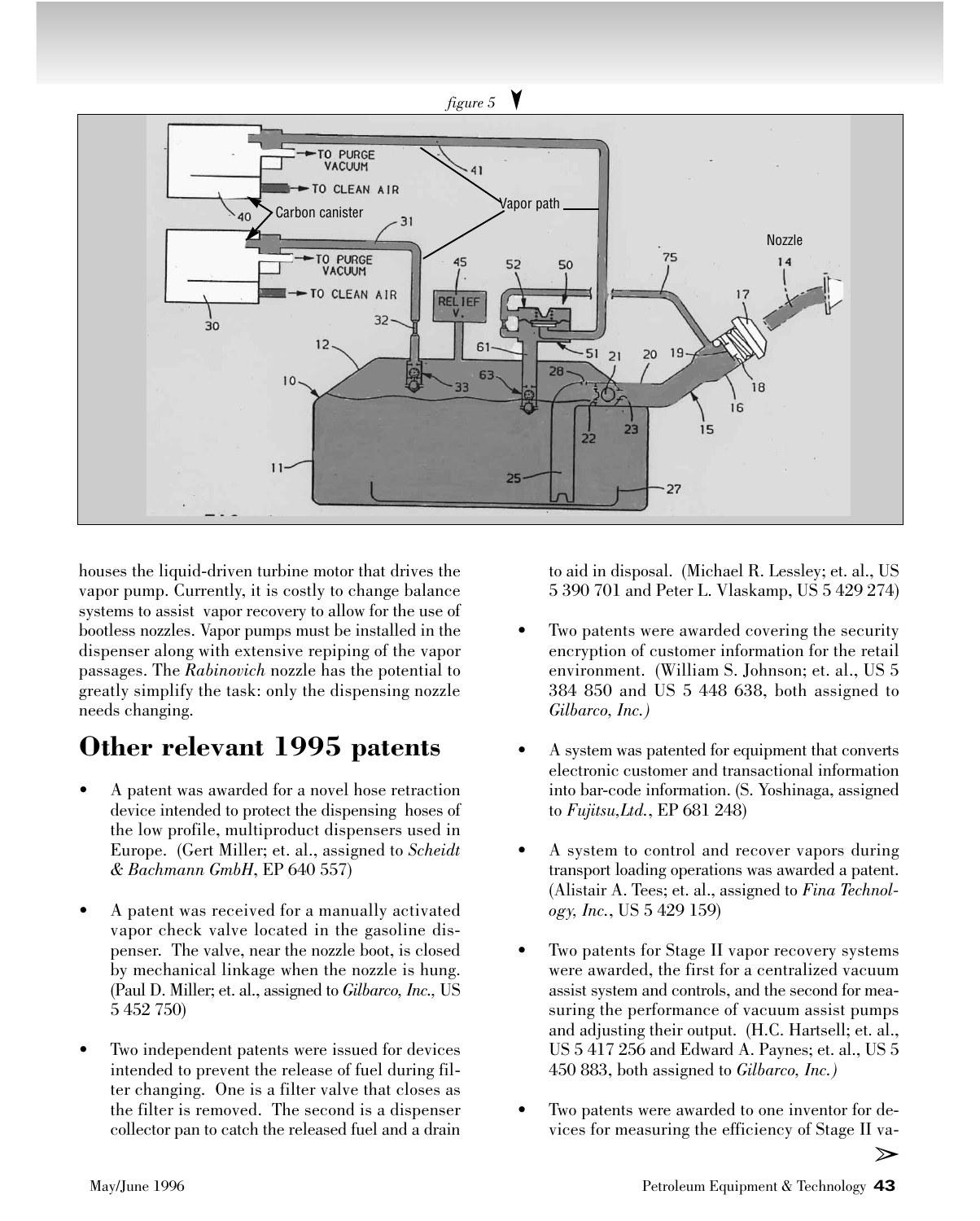por systems. The first measures the volumetric efficiency at the nozzle/vehicle interface, and the second one measures the efficiency of the system installation. (Sylvain Janssen; et. al., US 5 437 183 and US 5 465 606, both assigned to *Schlumberger Industries)* 

- Four patents were awarded to various inventors and assigned to *Emco Wheaton, Inc.* for vacuum assisted Stage II vapor recovery nozzles and enhancements.
- Two for multi-compartmented nozzle spouts (Chik-Kun Shik; et. al., US 5 450 884 and Kenneth W. Dotson; et. al., US 5 379 811)
- A magnetic device that controls the proportion of liquid delivered to vapor returned. (Walter H. Schneider; US 5 417 259)
- A new type of bootless vapor recovery nozzle (David J. Parrish; et. al, US 5 390 712)
- Patents were awarded to two inventors and assigned to OPW (*Dover Corporation).*
	- The first is for an improved balance system nozzle and sub-assemblies. (Donald L. Leininger; et. al, US 5 421 382)
	- The second is for a vacuum assist nozzle with an improved "slurpee" function. The slurpee function removes liquid from the vapor path using a vacuum created by the flow of fuel. (Robert L. Woods, et. al., US 5 435 357)
- A patent was awarded for a check valve, mounted at the Stage II delivery nozzle spout to prevent dripping of fuel when fuel is not flowing. (Alan J. Reep, US 5 377 729)
- A World Patent was issued for a locking dispensing nozzle for pressurized liquids such as LPG. Gorgas (Australia) PTY, Limited, WO 95/02554

This is the first of a two-part review of patents issued in 1995 for dispensers and components, point-ofsales systems, vapor recovery and dispensing nozzles. A future article will cover new technology in product tanks, secondary containment, leak detection and construction methods. *PE&T* will provide information on other new, relevant patents on an ongoing basis.

*In his search of available data bases for U.S., European and world patents covering petroleum-equipment related topics, Dr. Koch has located a number of patents issued by individual countries; however, they have not been included in this article because of their availability and language problems. Should you find any omissions of U.S. patents, other than those issued in late December, please call or write* PE&T *headquarters. 1995 patents from late December will be included in future updates.*

*Wolf Koch is president and founder of Technology Resources International, Inc. in Batavia, Illinois. He provides services in technology planning, product development and testing and litigation support. He is an expert in retail service station technology, product distribution and natural gas vehicles and associated fueling systems.* 

figure 6  $\bigvee$ 

**Circle Reader Inquiry 35**

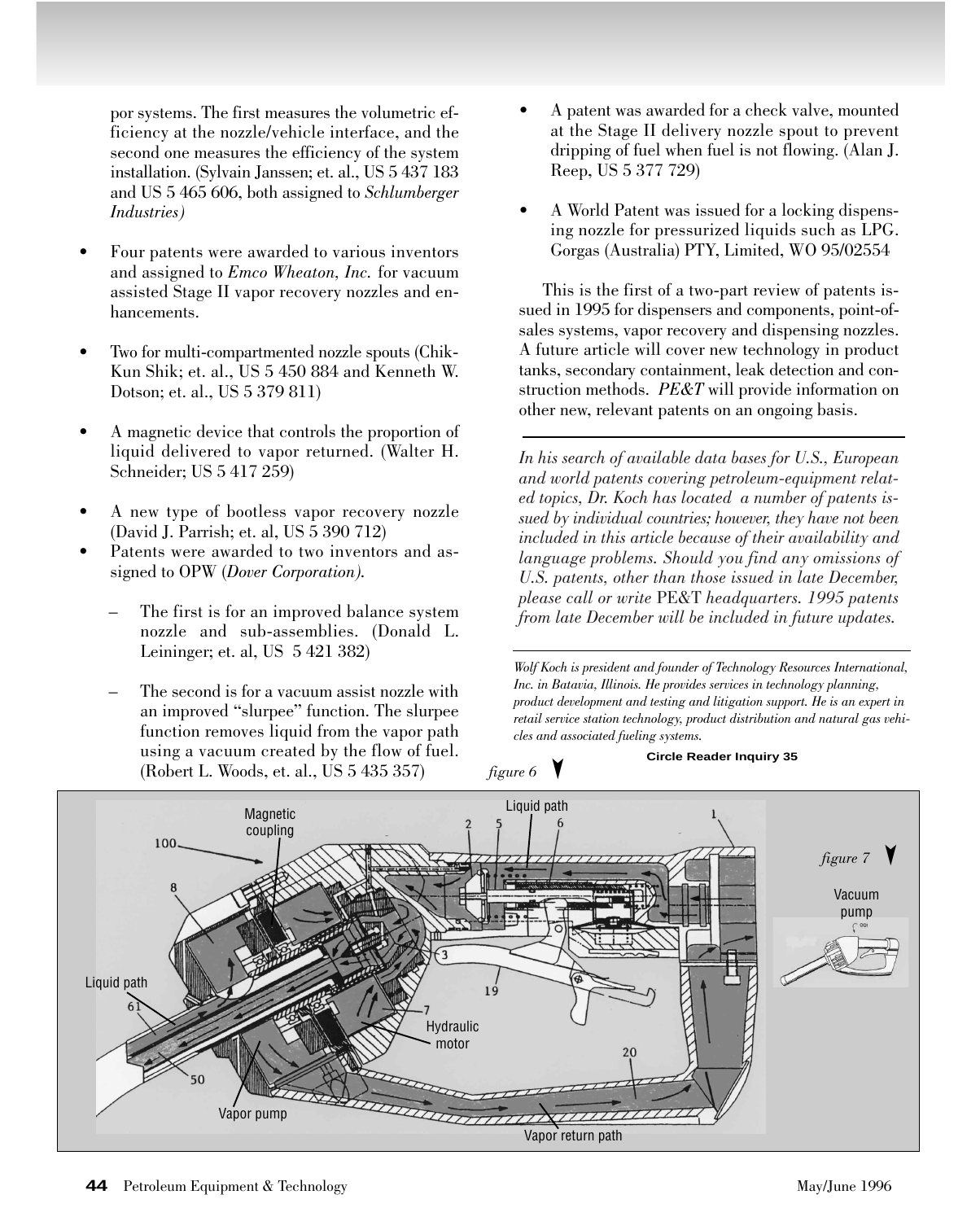#### **Table 1 — 1995 Patent Review**

|                                 | Dispensers & Components                                     |                                                                                                                                        |
|---------------------------------|-------------------------------------------------------------|----------------------------------------------------------------------------------------------------------------------------------------|
| EP 640 557                      | MILLER, GERT; et. al.<br><b>SCHEIDT &amp; BACHMANN GmbH</b> | A novel retracting hose mount with all hoses in a multi-product<br>dispenser mounted on a common counter-balanced retractor mechanism. |
|                                 |                                                             |                                                                                                                                        |
| US 5 390 701                    | LESSLEY, MICHAEL R; et. al,<br><b>UNASSIGNED</b>            | Filter valve assembly for retail gasoline dispensers limiting product loss<br>during filter change.                                    |
| US 5 429 274                    | VLASKAMP, PETER L.<br>UNASSIGNED                            | Dispenser collector pan with drain to prevent product spillage.                                                                        |
| US 5 447 062                    | KÖPEL, MANFRED; et. al.<br>TANKANLAGEN SALZKOTTEN GmbH      | Fuel metering system uses 2 interengaging screw spindles within rotor<br>housing.                                                      |
| US 5 452 750                    | MILLER, PAUL D.; et. al,<br>GILBARCO, INC.                  | Manually activated vapor valve for gasoline dispensers.                                                                                |
|                                 |                                                             |                                                                                                                                        |
| <b>Point-of-Sale Technology</b> |                                                             |                                                                                                                                        |
| US 5 384 850                    | JOHNSON, WILLIAM S.; et.al.<br>GILBARCO, INC.               | Security system for retail environments using PIN encryption.                                                                          |
|                                 |                                                             |                                                                                                                                        |
| US 5 448 638                    | JOHNSON, WILLIAM S.; et.al.<br>GILBARCO, INC.               | Security system for retail environments using PIN encryption.                                                                          |
| EP 681 248                      | YOSHINAGA, S.                                               | Equipment for converting customer and transaction information into                                                                     |
|                                 | <b>FUJITSU LTD.</b>                                         | bar-code information.                                                                                                                  |

#### **Vapor Recovery Technology**

| Stage 1                                 |                                                           |                                                                                                                                      |
|-----------------------------------------|-----------------------------------------------------------|--------------------------------------------------------------------------------------------------------------------------------------|
| US 5 429 159                            | TEES ALISTAIR A.; et. al.<br>FINA TECHNOLOGY, INC.        | Stage 1 vapor recovery system for vehicle loading operation.                                                                         |
| Stage 2                                 |                                                           |                                                                                                                                      |
| US 5 417 256                            | HARTSELL, H. C.; et. al.<br>GILBARCO, INC.                | Centalized vacuum assist vapor recovery for fuel dispensing with controller<br>and fuel and vapor flow sensors for operating valves. |
|                                         |                                                           |                                                                                                                                      |
| EP 653 376<br><b>DRESSER INDUSTRIES</b> | FINLAYSON, I. M.                                          | Fuel dispensing system monitoring vapor recovery and fuel vapor-to-air ratios.                                                       |
|                                         |                                                           |                                                                                                                                      |
| US 5 437183                             | JANSSEN, SYLVAIN; et. al.                                 | Method for measuring the volumetric efficiency of vapor recovery systems.                                                            |
|                                         | <b>SCHLUMBERGER INDUSTRIES</b>                            |                                                                                                                                      |
| US 5 450 883                            | PAYNE, EDWARD A; et. al.                                  | Method for testing for error conditions in a vapor recovery system.                                                                  |
|                                         | GILBARCO, INC.                                            |                                                                                                                                      |
| US 5 464 466                            | NANAJI, SEIFOLLAH S.; et. al.                             | Fuel storage tank vent filter system using membrane technology.                                                                      |
|                                         | GILBARCO, INC.                                            |                                                                                                                                      |
|                                         |                                                           |                                                                                                                                      |
| US 5 465 606                            | JANSSEN, SYLVAIN; et. al.                                 | System for measuring the efficiency of vapor recovery installations.                                                                 |
|                                         | <b>SCHLUMBERGER INDUSTRIES</b>                            |                                                                                                                                      |
| <b>Vehicle ORVR</b>                     |                                                           |                                                                                                                                      |
| US 5 462 100                            | COVERT, CHARLES H.; et.al.<br><b>GENERAL MOTORS CORP.</b> | ORVR vehicle vapor recovery system with differential pressure control valve.                                                         |
|                                         |                                                           |                                                                                                                                      |